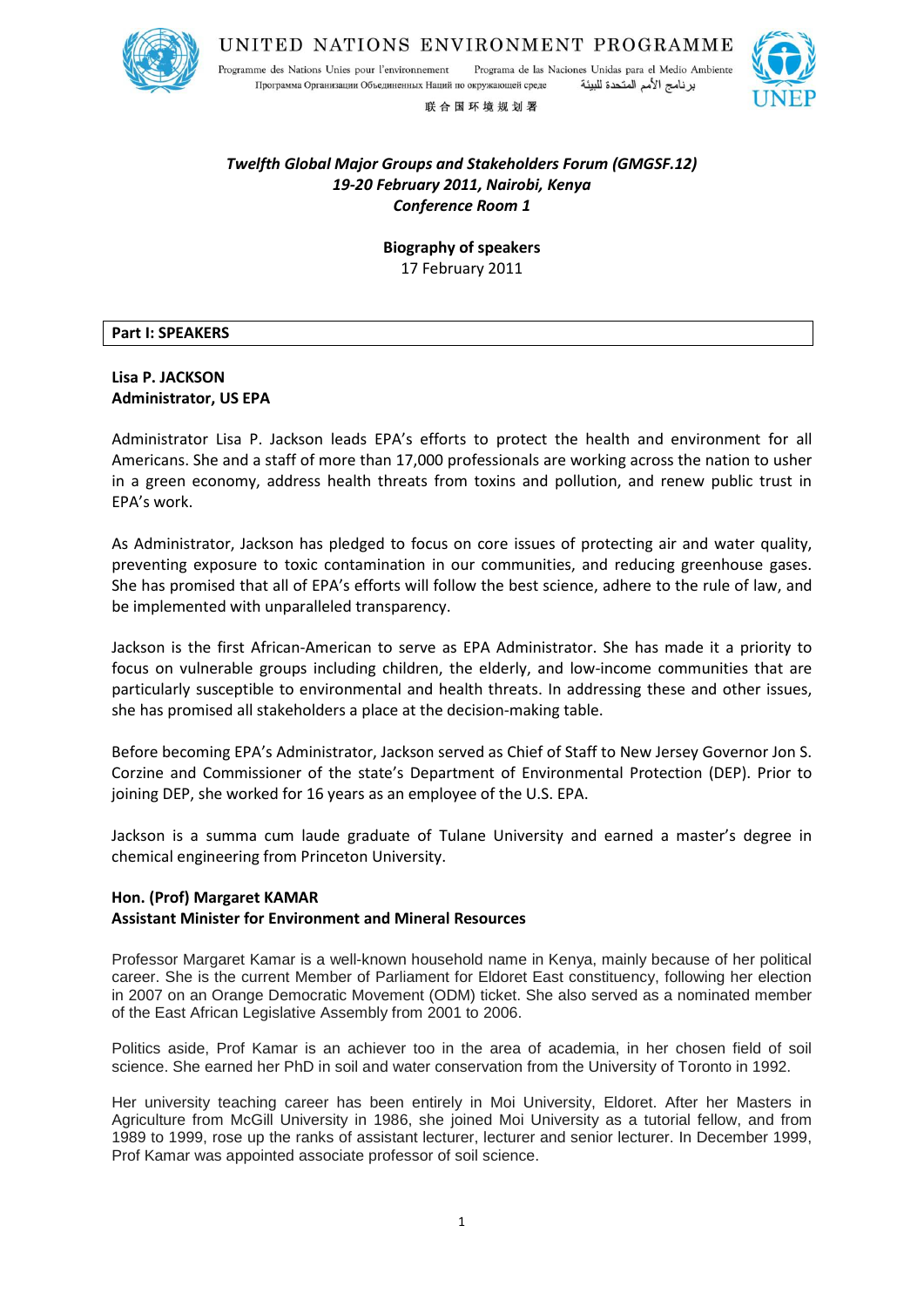From 1997 to 2002, Prof Kamar was the principal of Moi University's Chepkoilel Campus after which she was appointed the University's Deputy Vice Chancellor in charge of Research and Extension, a position she held between 2002 and 2006.

# **Heli Annikki SIRVE Ambassador of Finland, Nairobi, Kenya**

Ms. Sirve is the current ambassador of Finland to Kenya. She holds a Master of Science (Human Nutrition), from the University of Helsinki.

She has a complementary training in political matters, development cooperation, leadership skills and administration throughout her working life.

She has extensive experience in Africa and the Middle East, in the Permanent Mission of Finland to the United Nations in New York, and at the Department of Development Cooperation of Finland.

# **Negusu AKLILU (Advisory Group member) Forum for Environment, Ethiopia**

Negusu Aklilu is Director of Forum for Environment in Addis Ababa, Ethiopia. He has been working as environmental campaigner for the last 15 years and has played a leading role in advocating for environmental rights in Ethiopia, including the rights of farmers. He led the successful campaign to save an elephant sanctuary from encroachment by a foreign investment and two campaigns in the run up to the Copenhagen Climate Conference in 2010. One is the *African Climate Appeal*, a politicomoral call by key African environmental activists initiated by Nobel Laureate WangariMaathai. The other campaign, *America, Take the Lead Now*, produced a petition signed by about 2 million Ethiopians to the US government.

Currently, Negusu co-chairs the Ethiopian Civil Society Network on Climate change comprising 55 organizations. He is a representative of civil society organizations in Ethiopia's National Environment Council. He has authored a number of articles on a range of environmental issues and serves as editor of a local environmental magazine, as well as co-editor of the new *Ethiopian Environment Review*. Having led many local campaigns in defense of the environment and social justice, his passion for these issues has expanded to other parts of Africa. Some of his other initiatives in Ethiopia include the national *Green Award Program*, the annual *Ethiopian Environment Review* and the new local *Green Tax* initiative. He was voted one of the 25 most influential Ethiopians in 2009/2010 by Addis Neger, Ethiopia's largest newspaper. He is trained in biology and ecology and later in Environmental Diplomacy at a UNEP/University of Geneva post-graduate course.

## **Aron BELINKY**

## **International Processes Coordinator, Vitae Civilis Institute**

Aron Belinky is the International Processes Coordinator of Vitae Civilis Institute, since June, 2009, when he started working with a broad Brazilian and international NGOs alliance as national coordinator of the Global Campaign for Climate Action in Brazil (TckTckTck campaign), focusing on UNFCCC COP15. He currently continues to collaborate on climate campaigns, while also coordinating the Institute's activities related to international processes, such as its partnership with the Green Economy Coalition and the Brazilian Civil society articulation towards UNCSD 2012, the Rio+20 Conference.

Aron is a consultant for sustainability, social responsibility and ethical consumption. He studied Geography at Sao Paulo University and Public Administration at Fundacao Getulio Vargas where his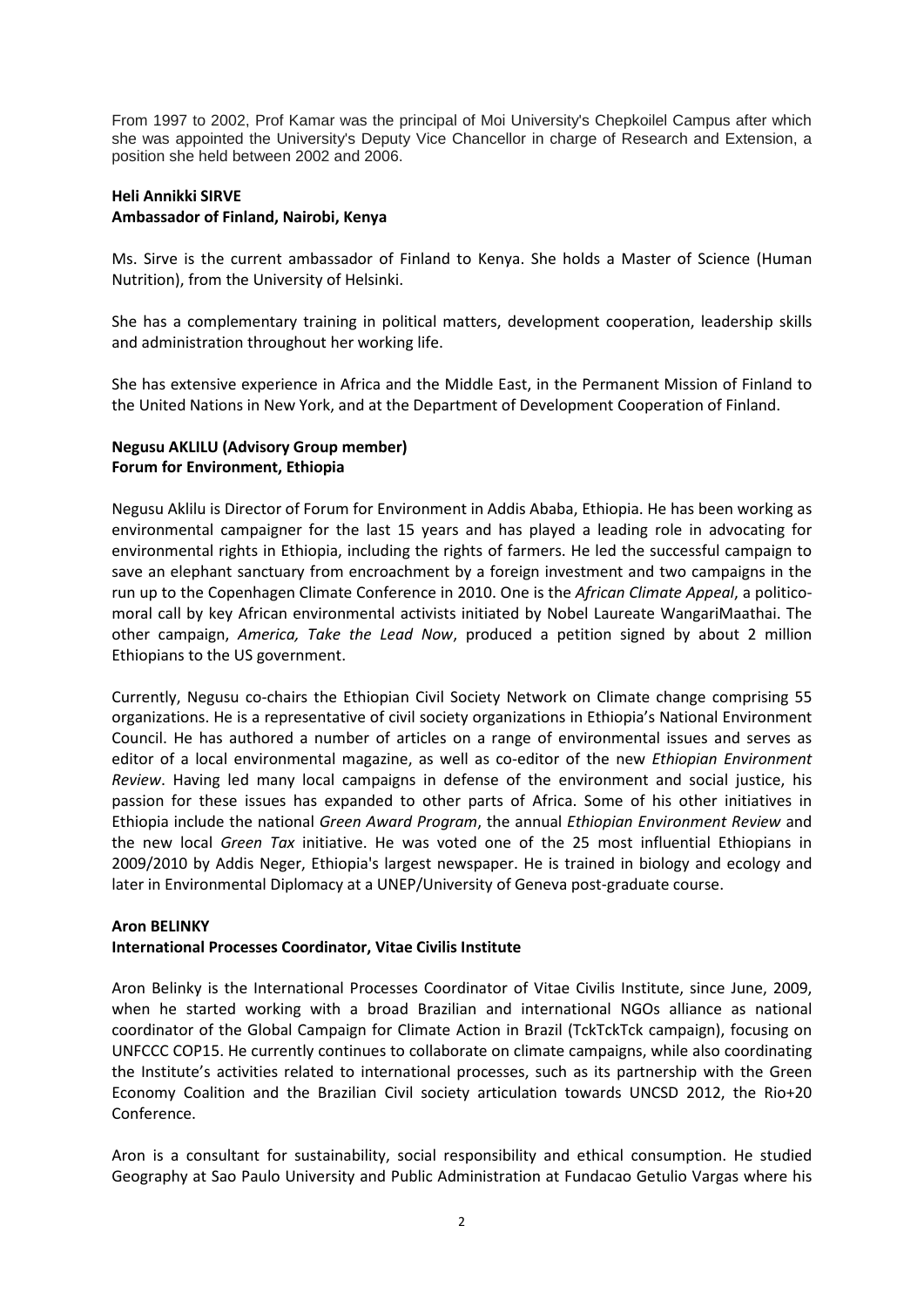Master's thesis was titled *Consumption, citizenship and the building of democracy in contemporary Brazil*.

Aron is co-founder and executive secretary of EcoPress – the first Brazilian environmental news agency – and of GAO, Group for Articulation of Brazilian NGOs in ISO 26000, the international standard on Social Responsibility. He is also a member of the Brazilian delegation in the ISO 26000 process, and since 2006 has served as an elected representative of developing countries NGOs on the technical committees drafting the standard and on its implementation follow-up committee.

Aron has been involved with social and environmental causes since 1976 and as well as EcoPress has taken part in the constitution of many other organizations and movements, including SOS Mata Atlantica Foundation and Pro-Jureia Association. Between 1986 and 1992, while working in his family's own company, he represented the Brazilian air conditioning industry at the international working group responsible for the implementation of the Montreal Protocol in Brazil, and took part in the Rio'92 Earth Summit presenting the Brazilian initiative for CFC recycling.

#### **Martina BIANCHINI**

## **Vice President, EU Government Affairs and Public Policy, The Dow Chemical Company**

Martina Bianchini is Vice President of EU Government Affairs & Public Policy for Dow and the Head of the company's EU Liaison Office in Brussels Belgium. In this capacity, she is shaping EU industry advocacy strategies on Dow's priority areas and ensures the consistent adoption of a transatlantic and global approach to chemicals management policies. A part of this strategy is to create an enabling policy framework for sustainable development and help the company achieve its 2015 sustainability goals. Her current policy areas are chemicals and health, sustainable chemistry and sustainable production and consumption. The latter being both an EU and UN process to accelerate the transition to better products, more innovative business models and lead markets for sustainability.

Prior to joining Dow in 2001, Martina worked 14 years in the private sector, both in the US and Europe on different assignments in Environmental, Regulatory, Public and Government Affairs and sustainability. Martina is a board member of SusChem, the European Union Technology Platform for Sustainable Chemistry; European Partners for the Environment, a former board member of Corporate Social Responsibility Europe and a member of the advisory council of the Kings Center for Risk Management. In 2008, she was awarded the title of Distinguished Visiting Fellow at the Institute of Contemporary European Studies (iCES) of the European Business School London.

Martina holds a bachelor's degree in Earth Sciences from the University of Trier in Germany and a Master of Science in Environmental Sciences/Toxicology from Louisiana State University, USA.

# **Dr. Arthur DAHL (Advisory Group member) International Environment Forum, Switzerland**

Arthur Dahl is a retired Deputy Assistant Executive Director of the United Nations Environment Programme (UNEP), and Senior Advisor to the UNEP/University of Geneva Programme of Advanced Studies in Environmental Diplomacy and to an EU-funded project on values-based indicators of education for sustainable development. He is a consultant to UNEP and other international organizations on indicators of sustainability, environmental assessment and observing strategies, coral reefs, biodiversity, islands, environmental education, and social and economic development. A specialist on coral reefs and small island developing States (SIDS), he spent many years in the South Pacific and organized the Pacific Regional Environment Programme. He lectures widely, and has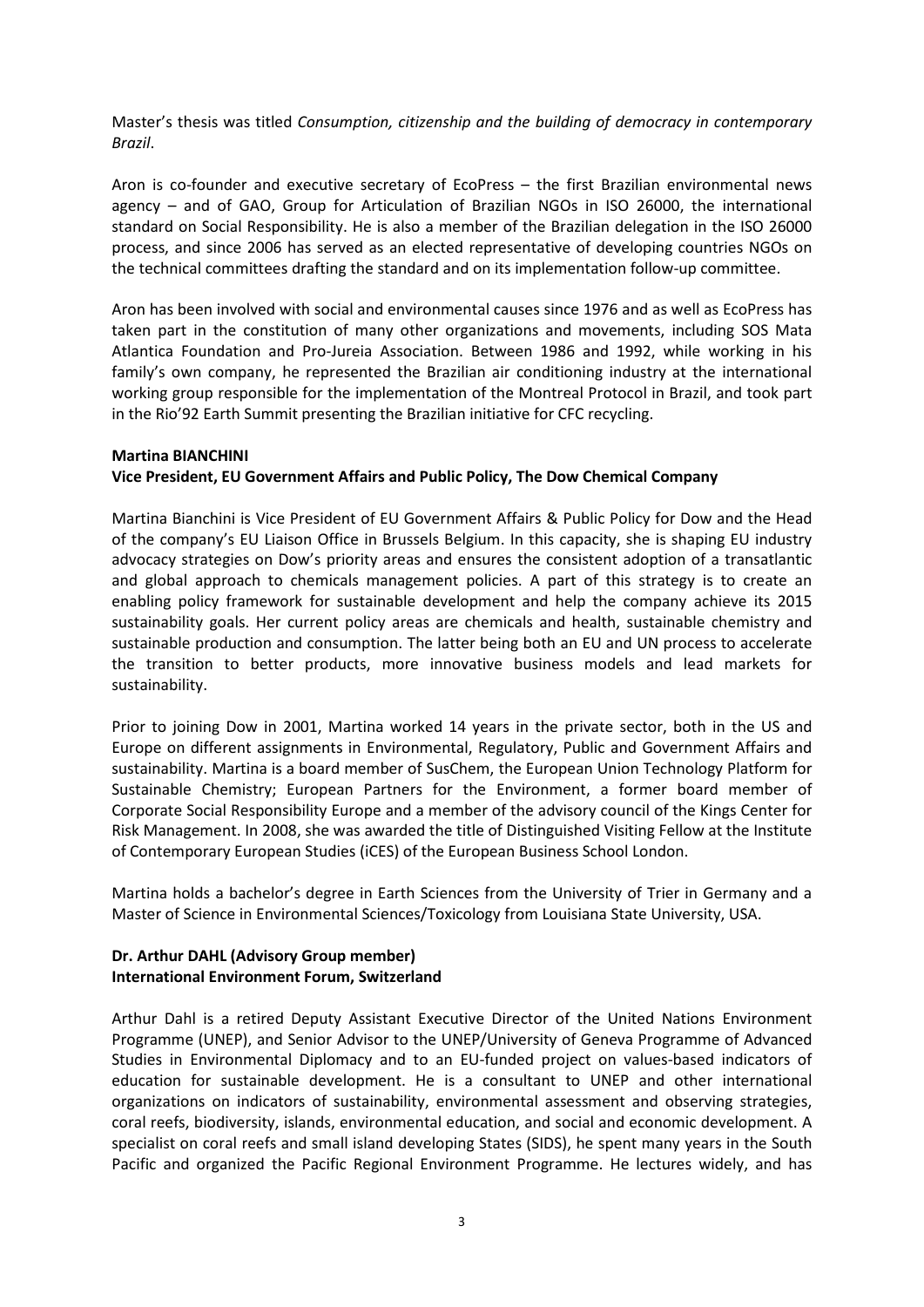published many scientific papers and books including: "*Island Directory*", "*Unless and Until: A Baha'i Focus on the Environment*" and *"The Eco Principle: Ecology and Economics in Symbiosis*".

## **Felix DODDS**

# **Executive Director, Stakeholder Forum for a Sustainable Future, UK**

Felix Dodds is an author, [futurist](http://en.wikipedia.org/wiki/Futurist) and [activist.](http://en.wikipedia.org/wiki/Activist) He has been instrumental in developing new modes of stakeholder engagement with the [United Nations,](http://en.wikipedia.org/wiki/United_Nations) particularly within the field of [sustainable](http://en.wikipedia.org/wiki/Sustainable_development)  [development.](http://en.wikipedia.org/wiki/Sustainable_development) Mr. Dodds is th[e Executive Director](http://en.wikipedia.org/wiki/Executive_Director) of [Stakeholder Forum for a Sustainable Future.](http://en.wikipedia.org/wiki/Stakeholder_Forum_for_a_Sustainable_Future) He is probably best known as th[e author](http://en.wikipedia.org/wiki/Author) of *How to Lobby at Intergovernmental Meetings: Mine is a Café Latte*, written with co-author Michael Strauss.

Dodds' most recent book, *Climate Change and Energy Insecurity* is an edited volume which he produced with Andrew Higham and Richard Sherman. The book is a companion book to the book *Human and Environmental Security: An Agenda for Change* both argue that the new [paradigm](http://en.wikipedia.org/wiki/Paradigm) facing the world is the interface between environmental, human, economic security considerations. Dodds argues that this is due to the failure of developed countries to deliver on promises made during the [1992 Rio Earth Summit](http://en.wikipedia.org/wiki/Earth_Summit_(1992)) and the [2002 World Summit in Johannesburg.](http://en.wikipedia.org/wiki/Earth_Summit_2002)

*Human and Environmental Security: An Agenda for Change* was nominated for the [International](http://en.wikipedia.org/wiki/International_Studies_Association)  [Studies Association](http://en.wikipedia.org/wiki/International_Studies_Association) Sprout Award in 2006 for the most significant publication in the field of [environmental studies.](http://en.wikipedia.org/wiki/Environmental_studies)

## **Mark HALLE**

## **Director - Trade and Investment, and European Representative, International Institute for Sustainable Development (IISD)**

Mark Halle began his career in the field of international negotiations, serving in the diplomatic secretariat of the Conference on Security and Cooperation in Europe. In that capacity, he was involved in the negotiation of the Barcelona Convention on the Mediterranean Environment, one of the first regional environmental conventions ever adopted. He then spent five years with UNEP, starting in the Policy Planning Unit and ending up working on the global State of the Environment report published ten years after UNEP's establishment. From UNEP, he worked with WWF and IUCN in writing the World Conservation Strategy, a document which fundamentally changed the way in which conservation of nature was approached, namely by abandoning the earlier notion that conservation and development were necessarily in opposition to one another and embracing the notion that they are essential components of sustainable development.

Halle then moved to WWF International, serving for three years as conservation assistant to HRH The Prince Phillip (the president of WWF) and helping to establish and direct the WWF program in China. He moved to IUCN in 1984 to establish the Conservation for Development Centre, IUCN's first move to involvement with the developing countries. For seven years, he worked in, and directed, this Centre, establishing the foundation for what is now an extensive worldwide IUCN presence. Halle then spent a further three years setting up IUCN's fundraising system, and a final four years establishing its Global Policy and Partnerships program. Since his departure from IUCN, he has worked for the International Institute for Sustainable Development, both as its European Representative and as its Global Director for Trade and Investment. In this capacity he supervises a team of twenty-five professionals based in Europe and around the world.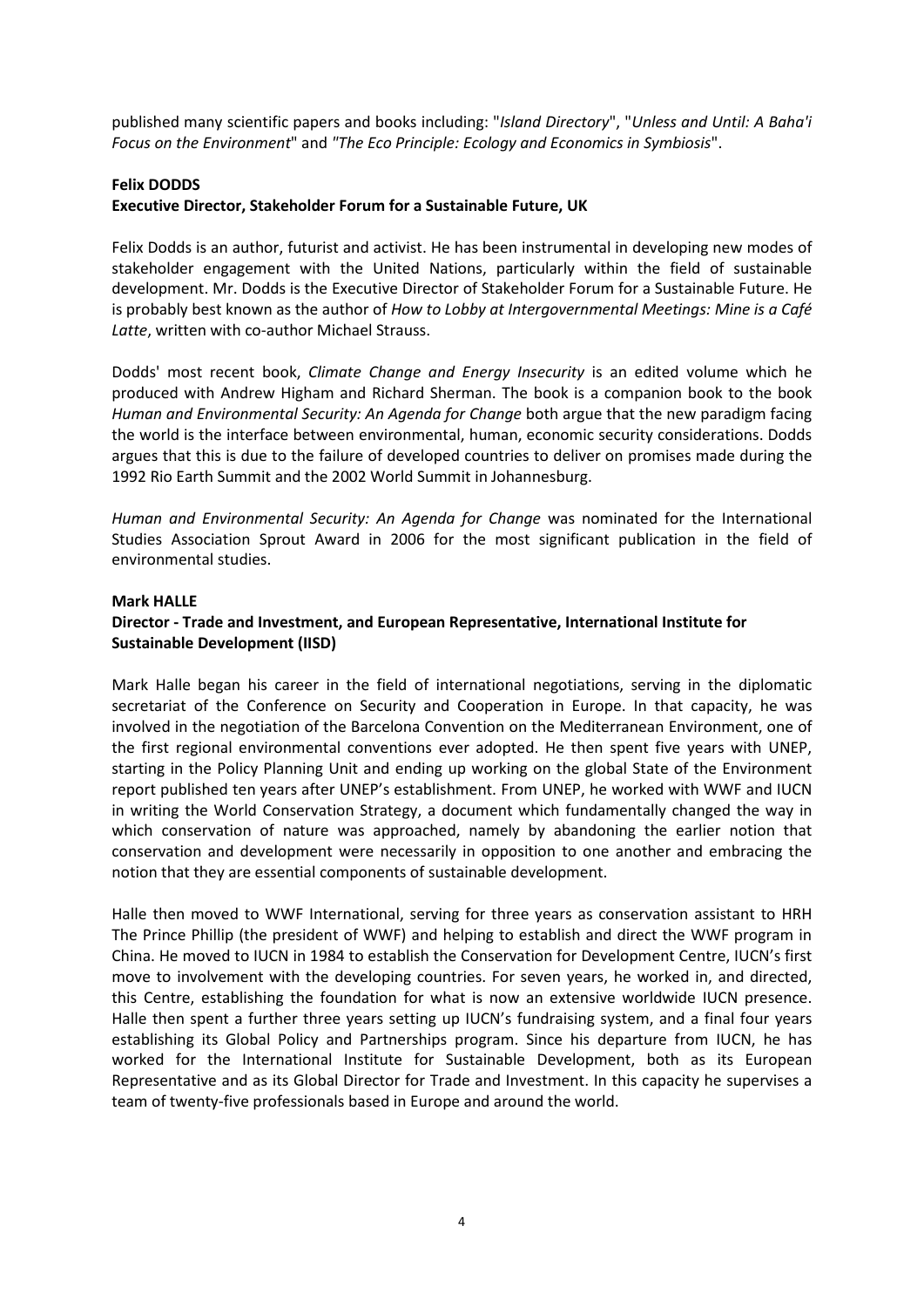Halle lectures, writes and publishes frequently on issues relating to sustainable development and to multilateral trade policy. He is founder and former Chairman of the Board of the International Centre for Trade and Sustainable Development.

## **Talaibek MAKEEV**

# **Executive Director, Regional Environmental Centre for Central Asia (CAREC)**

He has started his professional carrier in the National Academy of Science of Kyrgyzstan in 1989, spending 5 consecutive years in natural disasters' researches, those focusing on their forecast and mapping, adapting the methodology of their direct and indirect social and economic impact assessment.

The research area and background were the reason of the invitation to the Ministry of Emergencies and Civil Defense, where the main focus of his activity was a resource mobilization for donor funded development projects.

Since then he positions himself as a specialist in the field of Development with already 16-years of experience, more than decade of which was an international, obtained through a diplomatic post in the Embassy of Kyrgyzstan in Kuala-Lumpur, through Environmental Programme's cluster manager position in UNDP Kyrgyzstan and the post of the Executive Director in the Regional Environmental Centre for Central Asia (CAREC).

An in depth knowledge of the Central Asian region both in environmental challenges and related political processes, vast experience in catalyzing and convening policy dialogues in and for Central Asian countries within Pan-European and Asian-Pacific processes on environment and development are featuring his professional expertise.

# **Lorna OMUODO Vanilla Development Foundation (VDF), Kenya**

Ms. Lorna Omuodo has a BA degree in Sociology from Punjab University, India and is the Founder and Programme Director of Vanilla Development Foundation (VDF): She has held various consultancy and senior programme development positions, administration and training tasks both in Government and international development organizations prior setting up VDF in 2005.

In its first project VDF developed rural farmer's capacity towards bio fuel production using Jatropha as a candidate crop for Kenya's clean energy security and bio energy needs. The organization trains farmers on all activities along the bio fuel production value chain from the production of feedstock to the production of bio fuels. She has now embarked on a major pilot project of a profit driven business model to build on systems that utilize the bio-ethanol to create domestic savings and create small business retailing of ethanol canister stoves and bottled branded stoves. The concept is borrowed from Luxury boats in Sweden but harnessed to suitability in African cuisine and lifestyle cooking mainly from Kerosene in per urban rural towns in Kenya with low disposable incomes.

Using her 24 years senior management and programme development skills, she currently provides technical advice to private sector, non-governmental and research organizations, to unlock the social entrepreneurship edge in bio-fuel business in Africa.

Lorna Omuodo has worked hard to create innovations in bio-ethanol and worked with local manufacturers to make the innovations a reality by creating Kenya's first ethanol cook stove and branded portable ethanol fuel to trade as Moto Baraka & Moto E 100 fuel.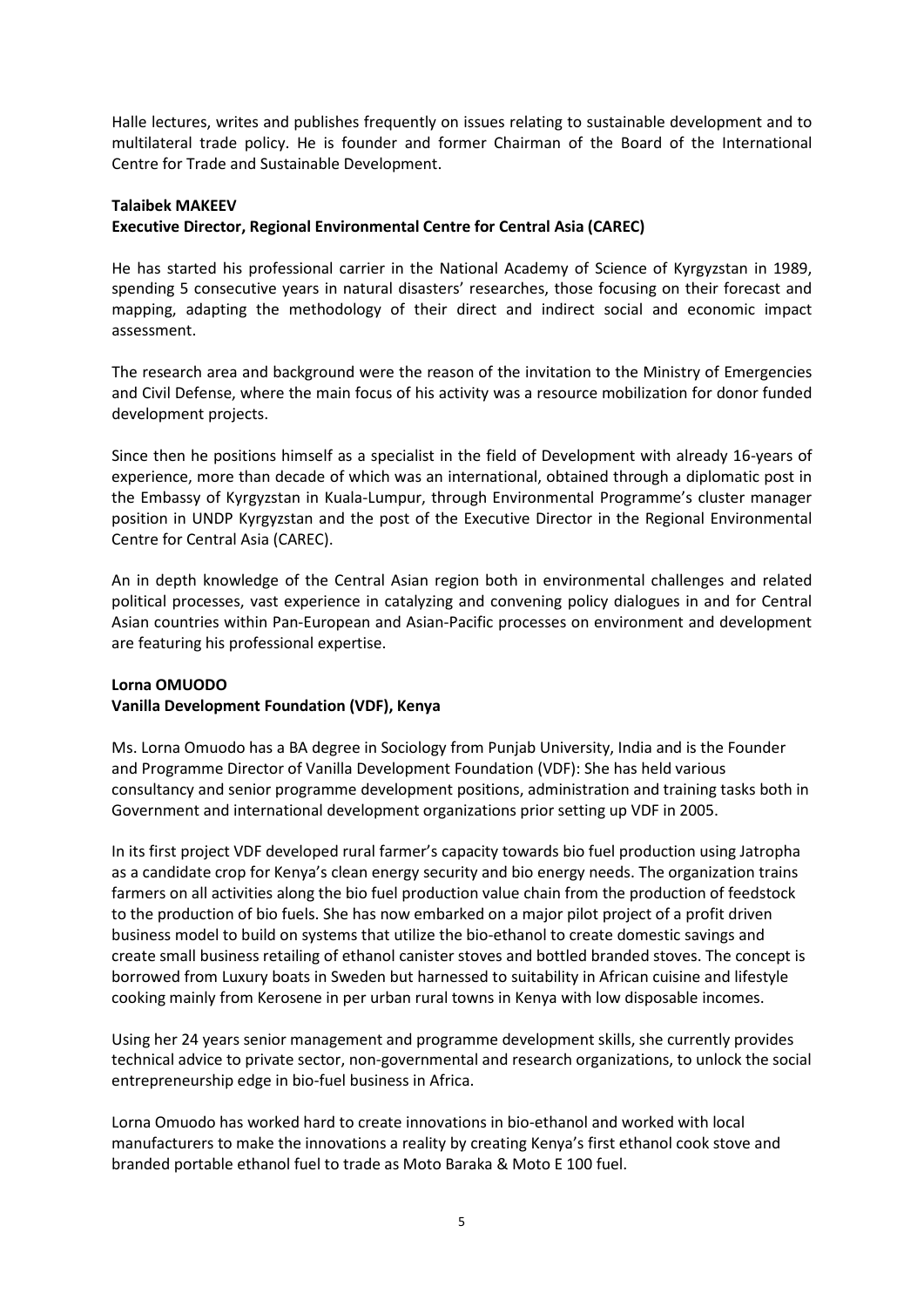# **Anabella ROSEMBERG**

# **Policy Officer on Occupational Health and Safety, Environment and Sustainable Development, International Trade Union Confederation (ITUC)**

Mrs Rosemberg has coordinated the international trade union movement's input to major environmental intergovernmental processes, notably the UNFCCC, since 2007. She also acts as a liaison contact point between UNEP's Green Economy work and the trade union movement. Before joining the ITUC, she has worked for non-governmental organisations, in the area of democracy and human rights.

Born in 1980, in the Argentinean Patagonia, she holds a Masters' Degree on Development Studies, *Institut d'Etudes Politiques de Paris*.

## **Christine von WEIZSÄCKER (Advisory Group member) ECOROPA, Germany**

Christine von Weizsäcker, a biologist, is the author of many contributions to the scientific and public debates on technology assessment. Her special emphasis has been on nuclear energy and modern biotechnology. Since the Earth Summit in Rio de Janeiro (1992) she has been a leading figure in negotiations of international environmental agreements, in particular the Convention on Biological Diversity and its Cartagena Protocol on Biosafety. Christine von Weizsäcker was Lecturer of the Year 1998 of the National Association for Science, Technology and Society, USA, and received the Immanuel Kant Global Citizen Award in 2006. She serves on a number of boards and advisory committees on environmental, agricultural, consumer and sustainability policy and is president of the European Network Ecoropa.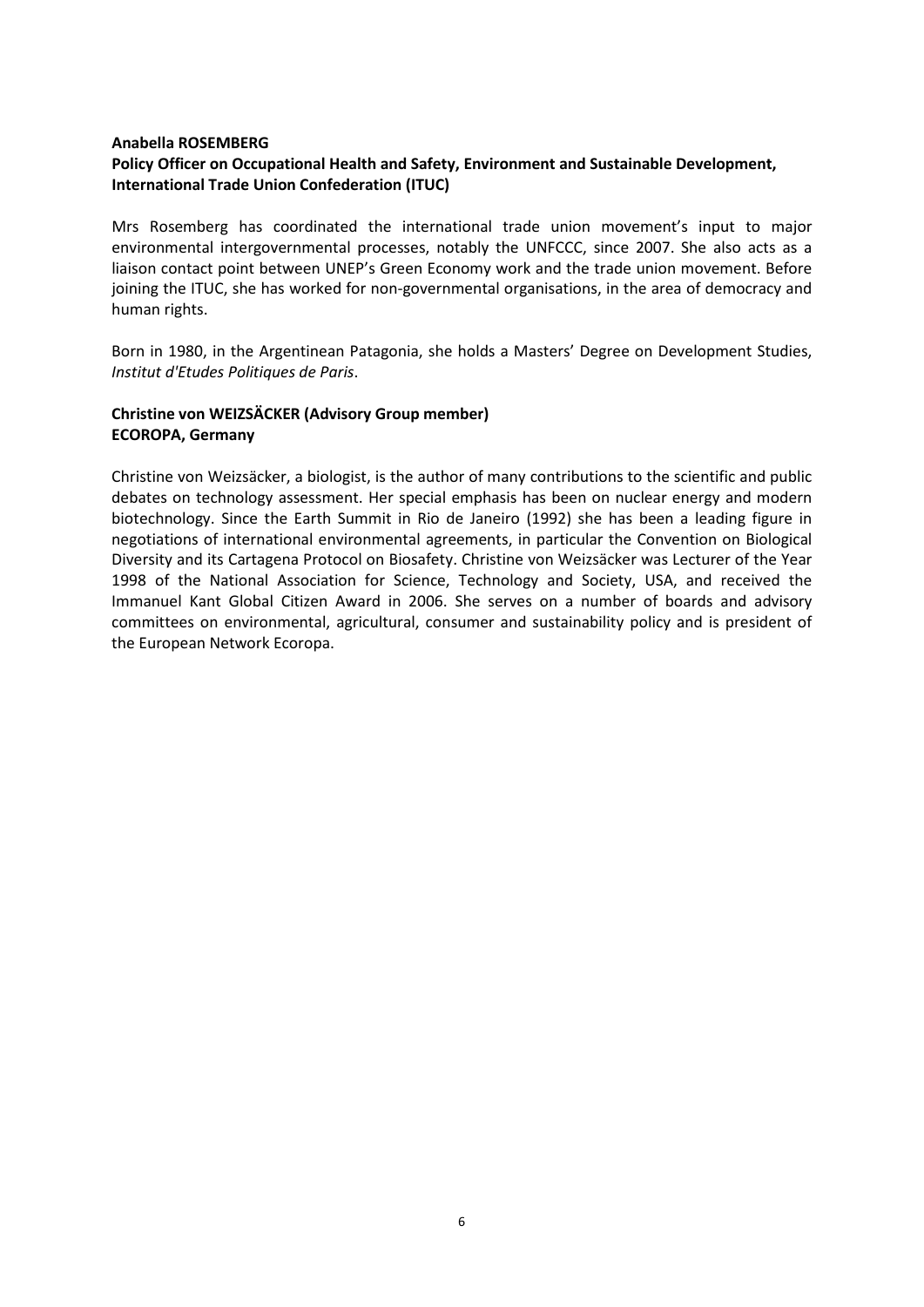#### **Part II: UNEP SPEAKERS**

#### **Achim Steiner**

# **UNEP Executive Director, United Nations Under-Secretary General, and Director-General of the United Nations Office at Nairobi**

Acting on the nomination of Secretary-General Kofi Annan, the UN General Assembly unanimously elected Achim Steiner as the Executive Director of UNEP on 16 March 2006 for a four-year term, effective 15 June 2006. He becomes the fifth Executive Director in UNEP's history. Effective 1 March 2009, Achim was also appointed Director-General of the UN Offices at Nairobi (UNON).

At its 83rd plenary meeting, on 22 April 2010, the General Assembly, on the proposal of the Secretary-General, re-elected Mr. Achim Steiner as Executive Director of the United Nations Environment Programme for another [four-year term](http://www.unep.org/Documents.Multilingual/Default.asp?DocumentID=620&ArticleID=6542&l=en&t=long) of office beginning on 15 June 2010 and ending on 14 June 2014.

Before joining UNEP, Achim served as Director General IUCN from 2001 to 2006. IUCN is widely regarded as one of the most influential and highly respected organizations in the field of conservation, environment and natural resources management. He held responsibility for the management and oversight of 1,000 staff located in 42 countries.

His professional track record in the fields of sustainable development policy and environmental management, his first-hand knowledge of civil society, governmental and international organizations, as well as his global experience spanning five continents, make him an excellent choice to lead the United Nations Environment Programme.

His professional career has included assignments with governmental, non-governmental and international organizations in different parts of the world. In Washington, where he was Senior Policy Advisor of IUCN's Global Policy Unit, he led the development of new partnerships between the environment community, the World Bank and the United Nations system. In Southeast Asia he worked as Chief Technical Advisor on a programme for the sustainable management of Mekong River watersheds and community-based natural resources management. In 1998 he was appointed Secretary-General of the World Commission on Dams, based in South Africa, where he managed a global programme of work to bring together the public sector, civil society and the private sector in a global policy process on dams and development.

He worked both at grassroots level as well as at the highest levels of international policy-making to address the interface between environmental sustainability, social equity and economic development.

Achim, a German national, was born in Brazil in 1961, where he lived for ten years. His educational background includes a BA from the University of Oxford as well as an MA from the University of London with specialization in development economics, regional planning, and international development and environment policy. He also studied at the German Development Institute in Berlin as well as the Harvard Business School.

He serves on a number of international advisory boards, including the China Council for International Cooperation on Environment and Development (CCICED).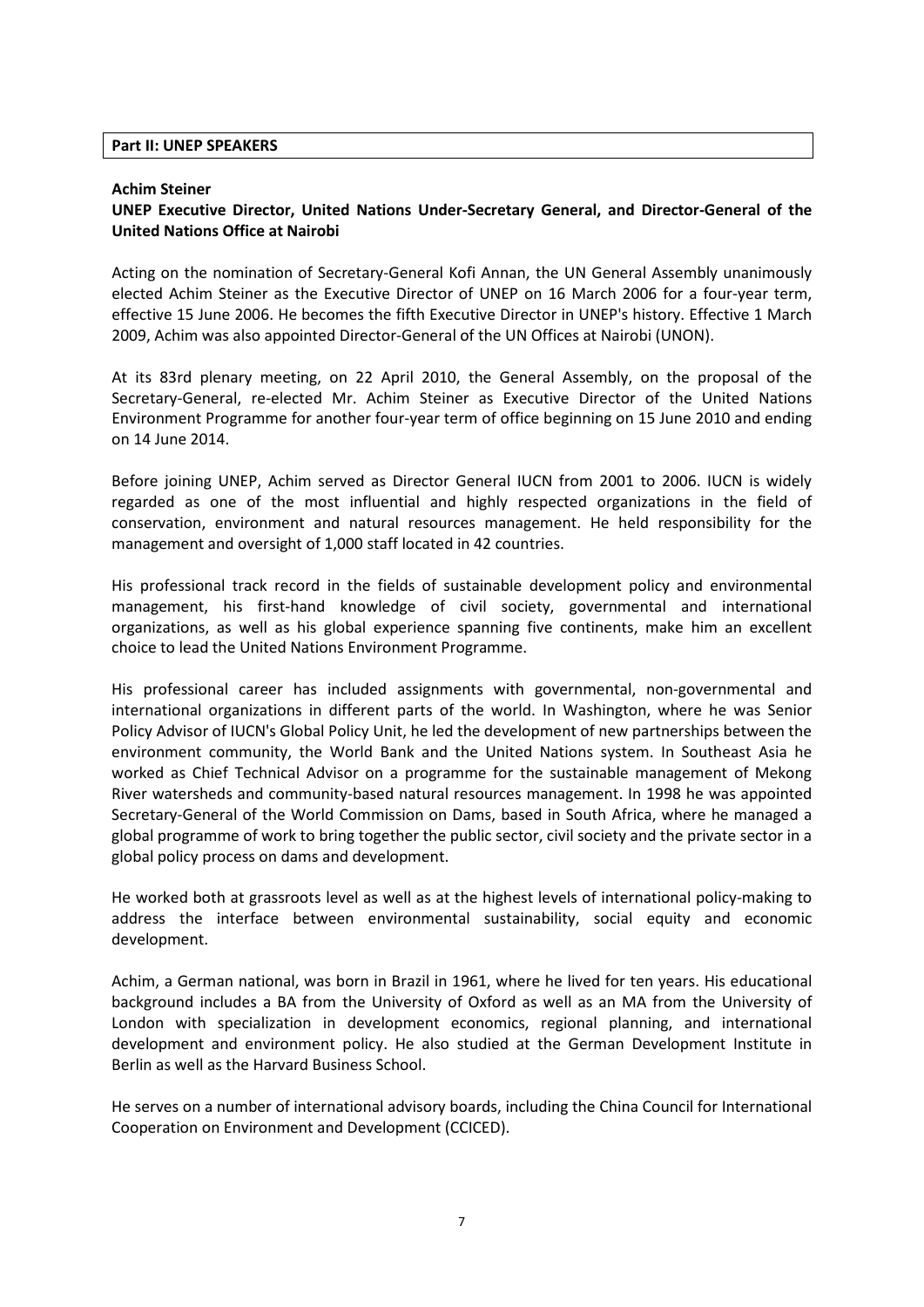# **Tomoko NISHIMOTO Director, Division of Regional Cooperation, UNEP**

Ms. Tomoko Nishimoto joined UNEP in May 2010 as the Director of the Division of Regional Cooperation (DRC) with over 24 years of experience in sustainable development. Her UN experience is wide in scope having served in 7 different countries throughout Africa and the Caribbean. Her professional assignments include working with UNDP for 18 years and 5 years with UNICEF. Most recently, Tomoko was the UNDP Country Director in Kenya from 2008-2010 and prior to that the UNDP Deputy Resident Representative in Ethiopia from 2001-2005.

She has vast experience in managing large-scale development assistance programmes with annual budgets of up to US\$40million. Tomoko has provided guidance to a wide variety of projects in areas such as poverty reduction, environment and energy, water and sanitation, disaster risk reduction, sustainable livelihoods, food security, good governance, HIV/AIDS, gender, among others. She is a trained facilitator on the human rights based approach to programming.

Her experience of UN collaboration is deep and diverse, having worked as a member of UN Country Teams since 1984, as well as chairing a number of inter-agency task forces. She has a solid record of resource mobilization and has managed funding from various bilateral and multi-lateral development partners.

She celebrates the opportunity to continue to work with and manage diverse functional groups across a wide spectrum of programmes and operations, including programme management, monitoring and evaluation, financial management, human resource management and communications. She has also worked extensively with civil society organizations throughout her career.

Tomoko is a Japanese national and holds a BA from Kobe University in Kobe, Japan, and a Masters degree in International Relations from the Graduate School of Sophia University in Tokyo, Japan.

## **Dr. Bradnee CHAMBERS**

# **Senior Legal Officer and Chief of Policy and Interlinkages between the MEAs, Division of Environmental Law and Conventions, UNEP**

Dr. Bradnee Chambers is the Senior Legal Officer and Chief of Policy and Interlinkages between the Multilateral Environmental Agreement in UNEP's Division of Environmental Law and Conventions. Most of his current work is currently as IEG Teams Leader and he directs UNEP's work on institutional reform of international environmental governance for the Consultative Group of Ministers or their High-level representative on International Environmental Governance.

From 1994-1995 he worked at the Transnational Corporation Division of UNCTAD (Geneva) working on developing investment rules transparency in developing countries in Asia. From 1996-2008 he worked for the United Nations University Institute of Advanced Studies (UNU-IAS) where he served in various capacities including the Institute's Legal Advisor and as a Senior Researcher. He has participated in a numerous diplomatic, academic and international conferences including [Conference of the Parties](http://www.biodiv.org/convention/cops.asp) and Subsidiary Body Meetings for U[NFCCC](http://www.unfccc.de/) and [CBD,](http://www.biodiv.org/) [WTO Ministerials,](http://www.wto.org/english/thewto_e/minist_e/minist_e.htm) [CSD](http://www.un.org/esa/sustdev/csd.htm) and as representative in the UN Environment Management Group.

He was a Convening Lead Author in the [Millennium Ecosystem Assessment](http://www.millenniumassessment.org/) and Global Environmental Outlook 4 (GEO4) and is a Senior Legal Research Fellow at the [Centre for](http://www.cisdl.org/)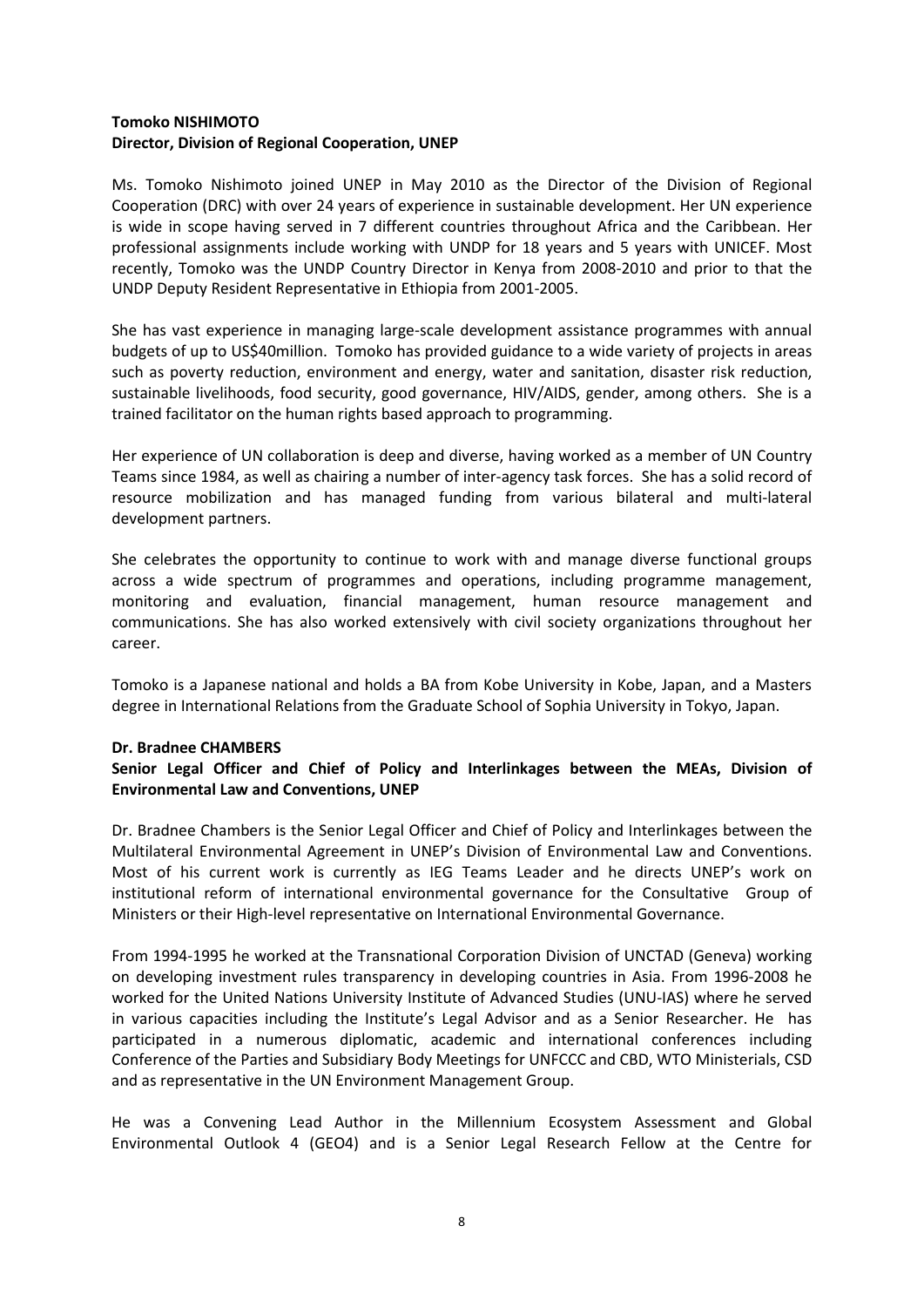International Sustainable Development Law at the University McGill in Montreal Canada. He has been a visiting professor at University of Tokyo and Chuo University.

Dr. Chambers is specialized in public international law and international relations and works on environmental treaty, governance and international economic legal issues. He holds both an LLM in International Law and a MA in International Relations and a PHD in International Law from the University of Edinburgh. He approaches his work from a law and governance perspective. He Chambers has widely published and his current books include *Interlinkages and the Effectiveness of MEAs* (2008), *Institutional Interplay: The Case of Biosafety* (co-edited with Oran Young et al., 2008), *WTO and Development: Policy Perspectives* (co-edited Gary P. Sampson, 2008).

#### **Dr. Steven STONE**

## **Chief, Economics and Trade Branch, Division of Technology, Industry and Economics, UNEP**

Steven Stone is the Chief of UNEP's Geneva-based Economics and Trade Branch. Dr. Stone holds a PhD in Resource Economics from Cornell University and has more than 15 years of professional experience in environmental and natural resource management.

Prior to his position with UNEP, Dr. Stone worked for the Inter-American Development Bank in Ecuador as a Senior Environmental Specialist, and in Honduras as IADBs Country Representative. Dr. Stone has also worked in Jamaica and Brazil on large scale capacity building, technical assistance and investment projects in areas related to natural resources management.

#### **Michele CANDOTTI**

## **Principal Advisor to the Executive Director and Head of the Office for Policy and Inter-Agency Affairs (OPIA), UNEP**

Michele Candotti, who will be joining us from 1 December 2010 as the new Principal Advisor to the Executive Director and Head of the Office for Policy and Inter-Agency Affairs (OPIA).

Michele brings to UNEP over 25 years of international professional experience in the fields of development cooperation, programme & policy management and the environment, as well as a strong commitment to environmental sustainability.

Michele has work experience in international organizations and in the non-governmental sector. He began his professional career as a Research Officer at a Regional Centre for Agriculture Research in Italy between 1984 and 1986 after which he joined the European Commission and posted in Zambia until 1988. He was subsequently appointed Coordinator of the European Commission's Microprojects Programme in Zambia until 1991.

As Adviser to the National Authorising Officer of the European Development Fund (EDF), initially in Zambia from 1988 and 1994 and later in Kenya, between 1994 and 2000, he was responsible to ensure coordination of the EDF Country Programme and the liaison between the European Commission and the Governments of Zambia and Kenya. He joined WWF Italy towards the end of 2000 as a Regional Secretary in Northern Italy. He was appointed Secretary-General and later as Director-General of WWF Italy in 2003. He held this position for seven years until his appointment to UNEP.

Michele holds a University Degree in Agriculture Sciences from the Catholic University in Italy and is an Italian national.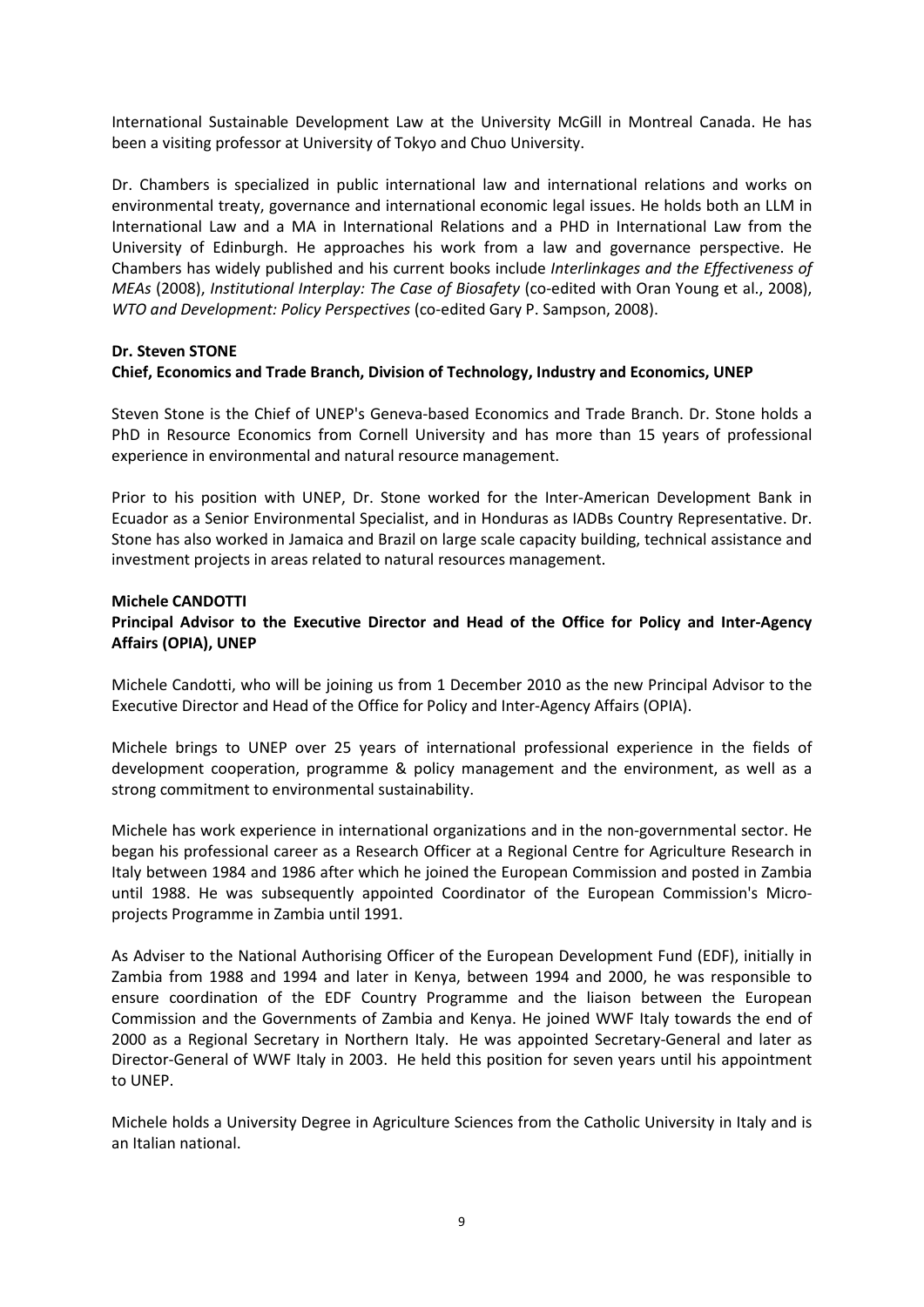#### **Fatoumata KEITA-OUANE**

# **Chief, Early Warning and Assessment Branch, Division of Early Warning and Assessment, UNEP**

Fatoumata Keita-Ouane is a scientist who holds a degree in Pharmaceutical Sciences and an advanced degree in Toxicology from the "Université Catholique de Louvain", Belgium. She is Senior Scientific Affairs Officer at the Stockholm Convention Secretariat and is lead responsible for technical and scientific issues under the Convention.

A UNEP staff since 1987, she previously worked as consultant for WHO Division of Pharmaceuticals and UNEP/IRPTC. Before joining the Stockholm Convention Secretariat in August 2006, she was responsible at UNEP Chemicals branch for chemical management capacity building, particularly in African countries where she initiated activities to promote chemical safety and preparedness for the negotiations of the Rotterdam and Stockholm Conventions; she was also responsible for interagency-coordination and knowledge sharing between OECD and Non OECD countries. During this time she has always been intimately involved in the development of the international chemical agenda and the establishment of intergovernmental fora such as the Intergovernmental Forum for Chemical Safety (IFCS).

Fatoumata Keita-Ouane is a citizen of Mali, mother of two. Among other values she believes in justice, excellence and tolerance, managing today to build tomorrow.

#### **Alexander Juras**

## **Chief, Major groups and Stakeholders Branch, Division of Regional Cooperation, UNEP**

Alexander Juras, previously the Deputy Director of UNEP's Division for GEF Coordination is currently the Chief of UNEP's Major Group and Stakeholder Branch that is in charge of enhancing engagement and collaboration of UNEP with major groups actors who share the same purpose around the world, involving them at the policy level to take into account their expertise and views, and on the programmatic level in implementation of UNEP's work program.

Before joining UNEP, he worked as a research fellow at the Bonn based Institute for European Environmental Policy, then for many years as the Deputy Director of the Regional Environmental Center for Central and Eastern Europe, in Szentendre Hungary and as the Deputy Director of the Regional Environmental Center for Central Asia, located in Almaty Kazakhstan. Besides organizational management, his work focused on civil society development and multi stakeholder involvement in environmental matters, environmental information, development and administration of grants programs for various stakeholders and regional and global environmental cooperation.

## **Part III: LEAD FACILITATOR**

## **Gillian MARTIN MEHERS Facilitator, Bright Green Learning**

Gillian Martin Mehers is a learning and capacity development practitioner working within the global sustainability community for 19 years. She is currently Founding Director at Bright Green Learning (Atadore SARL). Clients have included: IUCN (Secretariat Programme teams and relationship partners including Shell, Holcim, Nespresso, Rio Tinto, and International Council on Mining and Metals), UNEP (Economics and Trade Branch), UNEP/Wuppertal Institute Collaborating Centre on Sustainable Consumption and Production, UN Ramsar Convention, Roundtable on Sustainable Biofuels, World Business Council for Sustainable Development, The Green Economy Coalition, GTZ Climate